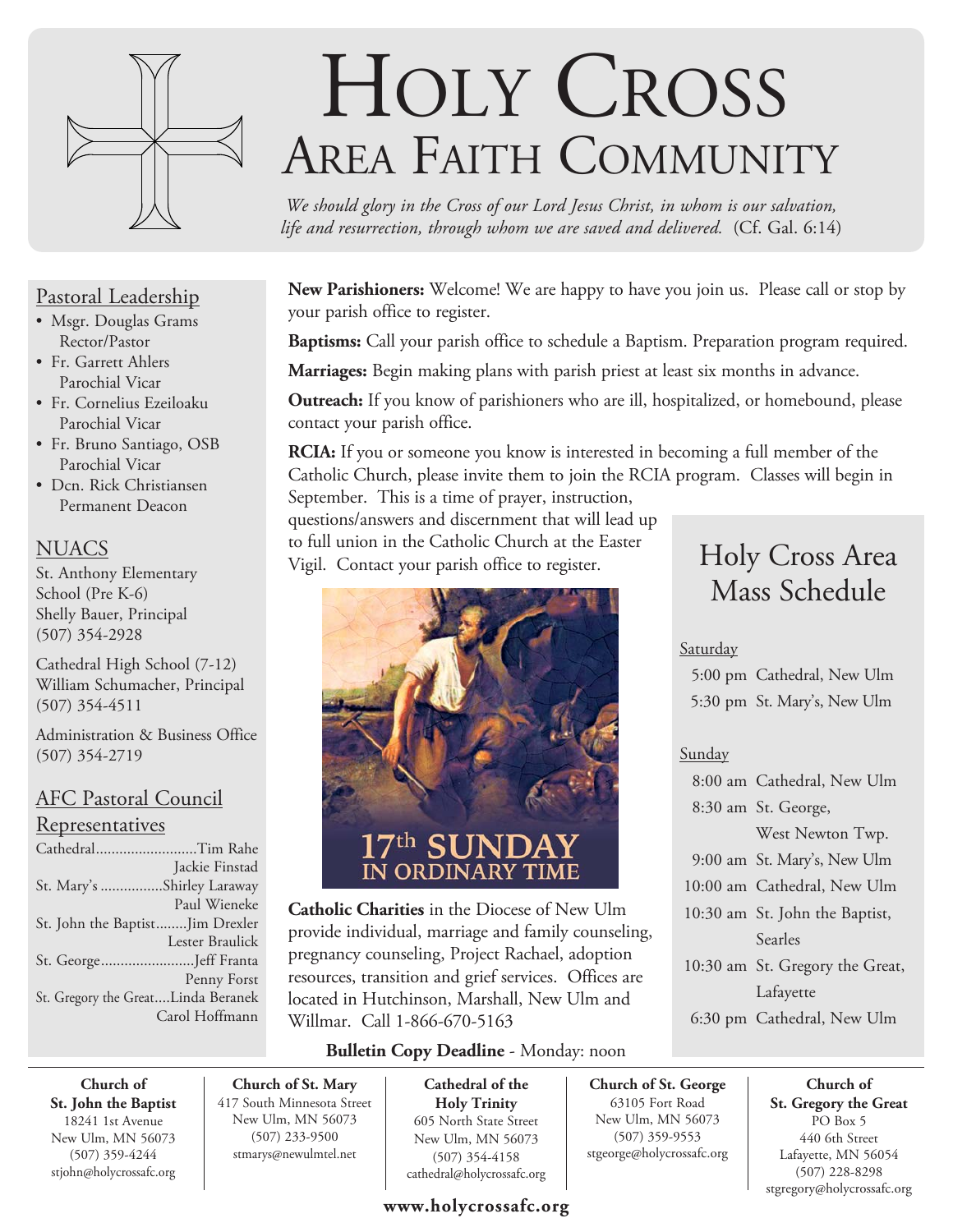## **17th Sunday in Ordinary Time**

*"We know that all things work for good for those who love God, who are called according to his purpose." - Romans 8:28*

Do you really trust God? Do you believe that all things work for good? Faith is a challenge for everyone at times. Putting our trust in God, in everything we do, means that God's plan for our lives may be different than our plan. When one door closes, another one opens. Trust in God, His plan is always better.

#### **From the Pastor**

**A WORD OF THANKS** to all who had a hand in making Msgr. Richter's farewell reception hospitable and inviting. Visiting with some of those who helped organize, prepare and serve that day, it was easy to see the benefit and strength of the area faith community. We again congratulate Msgr. Richter on his retirement and thank him for his many years of service to the Christian faithful.

**STORM RELIEF SECOND COLLECTION** Next weekend we will be taking up a second collection in our AFC for storm relief for those affected in the Winthrop area. Please see the Holy Cross AFC News section of the bulletin for full information.

**WELCOME BACK** to Father Bruno Santiago, OSB who has returned from the acculturation program at St. John's University. Father Bruno was here for two days before beginning the seven week acculturation program where he was introduced to the U.S. culture in Minnesota as well as accent modification. Fr. Bruno comes to us from India. He will be staying at the Cathedral rectory and assisting in the Holy Cross Area Faith Community. Please join me in giving Fr. Bruno a warm welcome.

**FAITH FORMATION** A reminder to those who have not registered for our AFC Faith Formation programs to do so as soon as possible. Planning for the 2017-2018 academic year is underway. Please register by August 1 (this Tuesday) so adequate materials can be ordered. If you have questions, please call your faith formation office.

**NEW ULM AREA CATHOLIC SCHOOLS** We are blessed with a K-12 Catholic school system, founded in 1872. Catholic schools have been and continue to be a way to assist parents in passing on the Catholic faith to their children. I encourage you to consider Catholic education for your child(ren). There is still time to register in our K-12 system at NUACS.

**RCIA PROGRAM** If you or someone you know is interested in becoming a full member of the Catholic Church, please contact your parish office to let us know. RCIA (Rite of Christian Initiation of Adults) classes will begin this fall. The time of prayer, teaching and discussion culminates at the Easter Vigil when candidates are received into the Church. Please consider inviting someone to join us.

#### **MARK YOUR CALENDARS**

- August 1: Faith Formation registrations due
- August 15: Assumption of the Blessed Virgin Mary (holy day of obligation)

#### **July 30, 2017 Date & Time Location Intention Monday, July 31st** 7:00 A.M. Cathedral  $+$  Tom, Ruth & Jim Bertrand **Tuesday, August 1st**  $7:00$  A.M. Cathedral  $+$  Richard Wright  $8:00$  A.M. St. George  $+$  Cletus Franta 9:30 A.M. Orchard Hills  $+$  Francis & Veronica Dauer **Wednesday, August 2nd**  $7:00$  A.M. Cathedral  $+$  Val and Art Simmet  $7:30$  A.M. St. Mary  $+$  Leander Forster 8:00 A.M. St. Gregory the Great + Ralph Schaefer **Thursday, August 3rd** 7:00 A.M. Cathedral + Edwin Sehr<br>7:30 A.M. St. Mary + Bill Palmer + Bill Palmer  $10:00$  A.M. Oak Hills  $+$  Dennis & Helen Simmet 6:30 P.M. St. John the Baptist  $+$  Tom Reinhart **Friday, August 4th** 7:00 A.M. Cathedral + Marvin Halbur 7:30 A.M. St. Mary + Marvin Halbur 10:15 A.M. Ridgeway South  $+$  Ray & Dorothy Manderfeld **Saturday, August 5th** 8:00 A.M. Cathedral  $+$  Clara & Wenzel Helget  $5:00$  P.M. Cathedral  $+$  Mr. & Mrs. William., Alan and Matthew Richter 5:30 P.M. St. Mary  $+$  Wenzel & Clara Helget **Sunday, August 6th - Transfiguration of the Lord**  $8:00$  A.M. Cathedral  $+$  Corrine Fierkens 8:30 A.M. St. George + Odelia Forst 9:00 A.M. St. Mary + John C. Hoffman & Family<br>10:00 A.M. Cathedral + Laura/Florian Wurtzberger + Laura/Florian Wurtzberger and deceased family 10:30 A.M. St. John the Baptist  $+$  Elaine & Harlan Wilfahrt 10:30 A.M. St. Gregory the Great John Hayes 6:30 P.M. Cathedral Mass for the People **Mass Schedule for the Week SUNDAY MASS SCHEDULE FOR THE HOMEBOUND** KEYC Mankato Fox Channel 13 NU Tel 6:30 A.M. & 9:30 A.M.

KEYC (1) - Old Channel 12 KEYC (NU Tel Ch. 12 / Comcast Ch. 6) 7:30 A.M. NUCAT Mass from Cathedral of the Holy Trinity 11:00 A.M.

(doesn't run all the time) Channel 45 NU Tel & Channel 12 Comcast 11:00 - 11:30 A.M.

#### **Sacrament of Reconciliation Schedule**

| <b>Tuesday 1st</b> |             | $7:30 - 7:50$ A.M.                                     | St. George                                               |
|--------------------|-------------|--------------------------------------------------------|----------------------------------------------------------|
| Wednesday 2nd      |             | $7:00 - 7:20 A.M.$                                     | St. Mary                                                 |
|                    |             | $7:30 - 7:50 A.M.$                                     | St. Gregory the Great                                    |
| Thursday 3rd       |             | $7:00 - 7:20 A.M.$                                     | St. Mary                                                 |
|                    |             | $3:00 - 4:00$ P.M.                                     | Cathedral                                                |
| <b>Friday 4th</b>  |             | 8:00 A.M.                                              | St. Mary                                                 |
| Saturday 5th       |             | $9:00 - 10:00 A.M.$                                    | Cathedral                                                |
|                    |             | $4:00 - 4:40$ P.M.                                     | Cathedral                                                |
|                    |             | $4:30 - 5:00$ P.M.                                     | St. Mary                                                 |
| Sunday 6th         |             | $7:00 - 7:40$ A.M.                                     | Cathedral                                                |
|                    |             |                                                        |                                                          |
|                    |             | <b>Readings for the Week of July 23rd</b>              |                                                          |
| <b>MON:</b>        |             |                                                        | Ex 32:15-24, 30-34/Ps 106:19-23/Mt 13:31-35              |
|                    |             |                                                        | TUES: Ex 33:7-11; 34:5b-9, 28/Ps 103:6-13/Mt 13:36-43    |
| WED:               |             | Ex 34:29-35/Ps 99:5-7, 9/Mt 13:44-46                   |                                                          |
|                    |             |                                                        | THURS: Ex 40:16-21, 34-38/Ps 84:3-6a, 8a, 11/Mt 13:47-53 |
| <b>FRI:</b>        |             |                                                        | Lv 23:1, 4-11, 15-16, 27, 34b-37/Ps 81:3-6, 10-11ab      |
|                    | Mt 13:54-58 |                                                        |                                                          |
| SAT:               |             | Lv 25:1, 8-17/Ps $67:2-3$ , 5, 7-8/Mt 14:1-12          |                                                          |
|                    |             | <b>NEXT SUNDAY:</b> Dn 7:9-10, 13-14/Ps 97:1-2, 5-6, 9 |                                                          |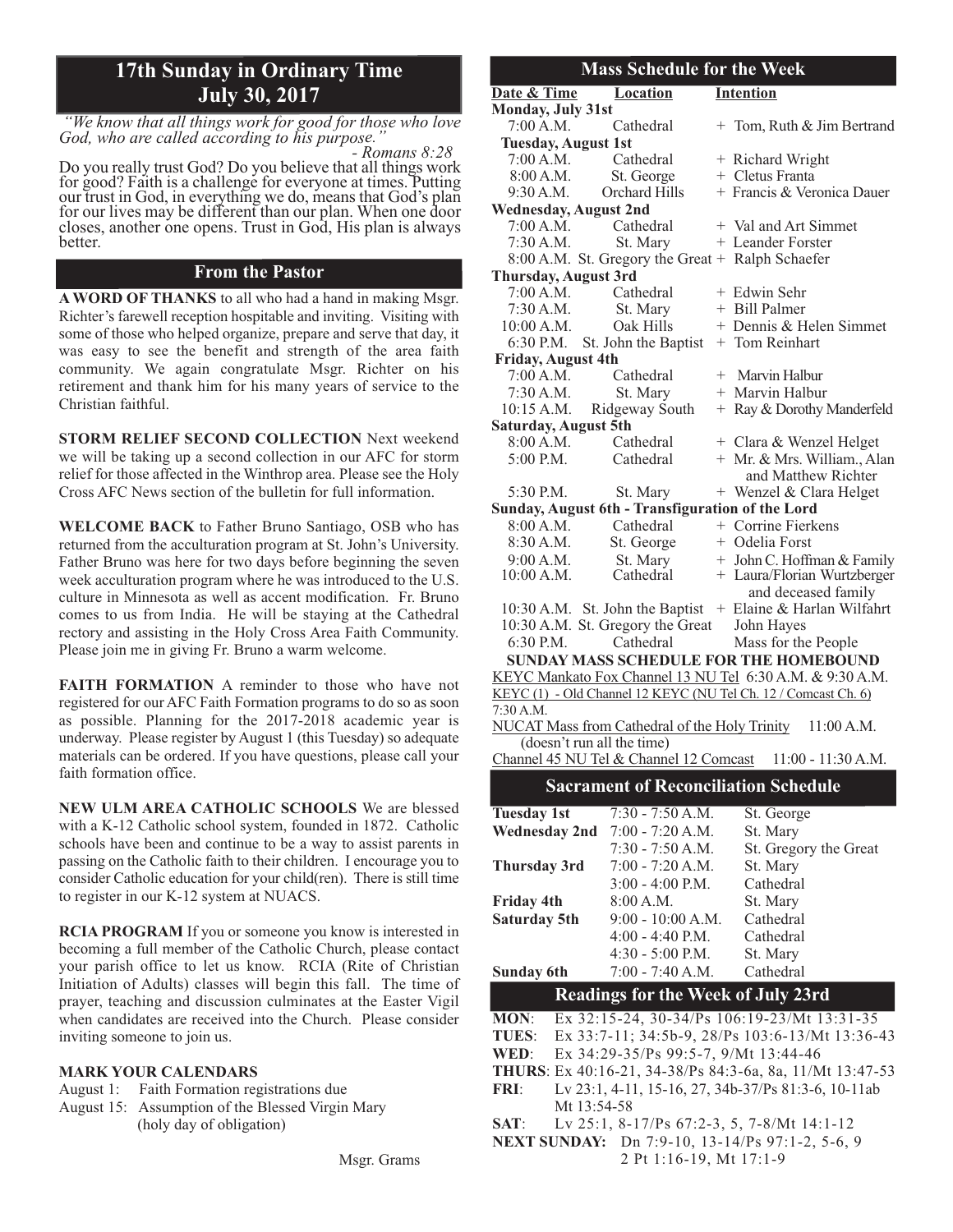| <b>Stewardship for the Week of July 23, 2017</b> |                                      |                 |                  |                   |                    |
|--------------------------------------------------|--------------------------------------|-----------------|------------------|-------------------|--------------------|
|                                                  | <b>CATHEDRAL</b>                     | <b>ST. MARY</b> | <b>ST. JOHN</b>  | <b>ST. GEORGE</b> | <b>ST. GREGORY</b> |
| Actual Adult                                     | 7,718.00                             | 6,065.00        | 1,327.00         | 984.00            | 4,169.00           |
| <b>Budget Adult</b>                              | 13,851.93                            | 13,821.63       | 1,760.00         | 1,538.46          | 1,038.46           |
| <b>Electronic Transfers</b>                      | 0.00                                 | 0.00            | 0.00             | 0.00              | 0.00               |
| Online Giving                                    | 0.00                                 | 145.00          | 0.00             | 25.00             | 0.00               |
| <b>Total</b>                                     | 7,718.00                             | 6,210.00        | 1,327.00         | 1,009.00          | 4,169.00           |
| Year-to-date Actual                              | 42,809.60                            | 45,116.20       | 9,305.00         | 2,518.00          | 6,671.50           |
| Year-to-date Budget                              | 55,407.72                            | 55,286.52       | 7.040.00         | 6,153.84          | 4,153.84           |
| Ahead/Behind                                     | $-12,598,12$                         | $-10,170.32$    | 2,265.00         | $-3.635.84$       | 2,517.66           |
| Student                                          | 19.56                                | 10.80           | 3.00             | 8.00              | 4.00               |
| Loose Plate                                      | 488.70                               | 297.00          | 23.00            | 31.07             | 43.00              |
| Parish Project Goal                              | 50,000.00                            | 20,000.00       | 6,000.00         | 18,000.00         | 10,000.00          |
| Parish Project (#contributors)                   | 39,428.00<br>(82)                    | 16,790.00(39)   | 1,932.55<br>(6)  | 18,269.72<br>(23) | 5,564.34 (15)      |
| <b>DMA</b> Goal                                  | 62,713.80                            | 40,212.85       | 7,905.74         | 7,601.67          | 6,993.54           |
| DMA Actual (# contributors)                      | 58,025.00<br>(182)                   | 44,315.00 (113) | 5,815.00<br>(17) | 11,940.00<br>(38) | 3,296.70 (13)      |
| Attendance:                                      | 1193                                 | 593             | 117              | 131               | 91                 |
| 得                                                | <b>New Ulm Area Catholic Schools</b> |                 |                  | www.nuacs.com     |                    |

**Back-to-School Dates**: School begins on Tuesday, August 29, 2017. Note that there is no bussing until Tuesday, September 5, 2017. There is no school on Friday, September 1st and Monday, September 4th. School supply lists are posted at www.nuacs.com under Quick Links.

**K-12 Open House & Picnic**: This annual event for NUACS students and families will take place on Wednesday, August 23, 2017, from 4:30 - 6:30 P.M. In addition, CHS 7th grade students and students new to CHS will attend orientation from 2:30 - 4:30 P.M. SAE new student orientation takes place from 4:00 - 4:30 P.M.

**CHS Football and Volleyball Practice**: CHS football and volleyball practices begin Monday, August 14, 2017. Welcome back athletes and coaches!

**School Calendars**: Printed school calendars will be ready in early August. A 2017-2018 Student Quick Glance Calendar is available at www.nuacs.com under Resources then Parents/Students and Calendar.

**Cathedral Golf Classic:** Limited spots remain for the annual Cathedral Golf Classic, taking place on Monday, August 7, 2017, at the New Ulm Country Club. The event includes golf, games, raffles, and dinner. To register today, visit www.nuacs.com, Alumni.

**Activity Club:** Tickets may be purchased for \$25 each at the St. Anthony Elementary office weekdays between 9:00 A.M. - 3:00 P.M., or by calling Sara Rieland at 507-766-7593. There are twenty-five chances to win \$100, and a grand prize winner of \$500. The drawing will take place on Friday, September 15, 2017.

**Job Opportunities:** For extracurricular advisor positions for the 2017-2018 school year, please visit www.nuacs.com, Employment Opportunities. Please call 507-354-2719 if you have any questions regarding the positions.

#### **Faith Formation ~ Lifelong and Ongoing**

Religious Education registration for fall 2017-2018 is now online. Please go to www.holycrossafc.org on the Ministries tab select Faith Formation, then click on Register Now. Payment is due at time of registration. Registration deadline is August 1st. Please contact Sarah Gillis at 354-4158 or cathedralcatechesis1-6@holycrossafc.org with questions. If you prefer, you may have a paper form mailed to you. Thank you!

Youth (Grades 6-12) and Young Adult Ministry (Ages 18 to 39) holycrossafc.org/youth-ministry

#### **YOUTH MINISTRY**

**High School Bonfire Night** – Come grab a s'more, play some games, or just sit around the fire on Monday, July 31st, from 8:00-9:30P.M. at St. Mary's Church. These nights are pretty casual and are for those going into grades 7-12. You can find a permission form on our Youth Ministry website.

Youth Events - Planning for the fall and winter is in full swing! If you have any ideas for events, want to help youth ministry in any way, or just want to be in the know, contact Matthew at youthministry@holycrossafc.org. The Lord wants all of our hearts, and if we open ourselves to following His will for the youth...big things will happen!

#### **YOUNG ADULT MINISTRY**

**Truth on Tap** – July 30th at 7:45 P.M. at Green Mill. Invite a friend for drinks, community and to learn more about our Catholic faith.

#### **Event Highlight - Young Adult Bible Study**

For the past few weeks a small group of young adults have been meeting in Leifeld Hall to study the Scriptures. A typical night begins with just casual conversation about life, our week or random fun topics. Using a resource called The Better Part, we then look at the upcoming Sunday Gospel through different lenses...Jesus Christ as Lord, as Teacher and as Friend. It has led to wonderful discussion and revelation! Consider joining us this week on Thursday, August 3rd, at 7:30 P.M. in Leifeld Hall.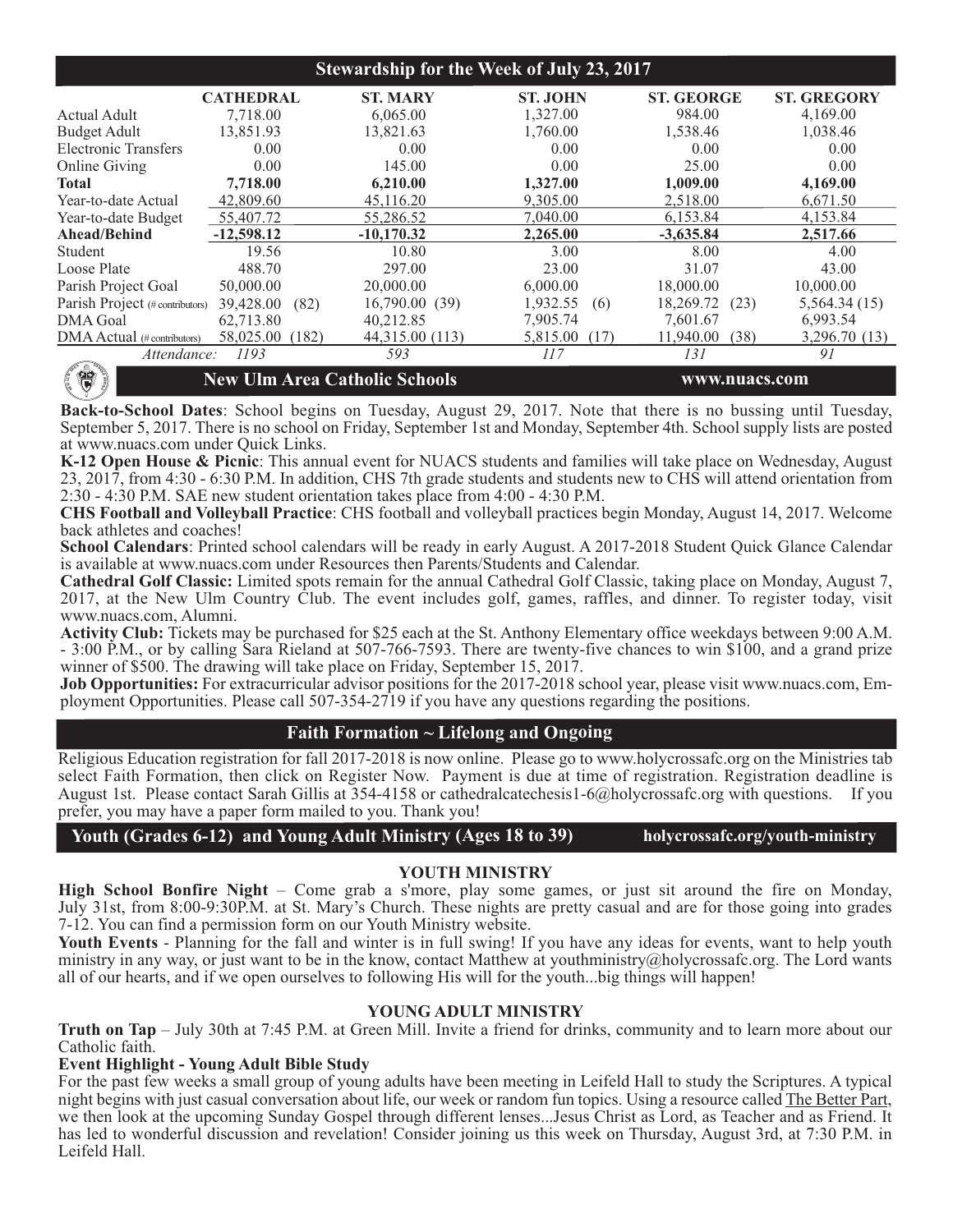#### **Sunday, August 6th - Education Fundraiser**

The St. George Catholic United Financial Council will hold their matching grant for education fundraiser from 5:00 to 8:00 P.M. on the St. George parish grounds. The menu includes grilled pork chops, German potato salad, sauerkraut, baked beans and root beer floats. The pork chop meal is \$10 and the hotdog meal is \$5. CUF will match 50% to \$1,000.

#### **Sunday, August 13th - St. Gregory's Harvest Festival**

YOU DO NOT WANT TO MISS IT! St. Gregory's Annual Harvest Festival in Lafayette with their famous ham and meatball dinner to be served starting at 10:30 AM. Come enjoy the hamburger stand, silent auction, kids and big kids Bingo, Paddle Wheel, kids games, entertainment, farmer's market, raffles including the Big Ticket, Bucket Raffle and the raffle for a whole hog! We hope you join us for a guaranteed afternoon of fun, fellowship and laughter, not to mention a full stomach!

**Wed., August 16th - AED/CPR Non-certification Class** All HCAFC ushers, greeters, staff and parishioners are encouraged to participate in an AED/CPR non-certification class which will be held from 6:30 to 8:00 P.M. in the Church of St. Mary Social Hall. The class is sponsored by the Holy Cross Area Faith Community, so there is no charge to attend. Pre-registration is required. Contact Anita Hoffmann at St. Mary's at 233-9512, or you may email her at ahoffmann@newulmtel.net to register. Please give the names of those who plan to attend.

#### **33 Days to Morning Glory**

Want to grow in holiness but too busy; want to transform your work, your marriage, your family, and your life but don't have time; looking for the quickest, surest and easiest way to holiness but don't know where to begin? saints Pope John Paul II and Mother Teresa knew that the quickest way to be transformed into a saint is through a relationship with Our Blessed Mother, Mary. Join us on Sunday, September 10th, as we begin a 33-day preparation for Marian Consecration in celebration of the 100th Anniversary of the Fatima apparitions. For five weeks we'll individually read about and reflect on saints Louis de Montfort, Maximilian Kolbe, Mother Teresa and Pope John Paul II. They'll teach us the secrets to drawing closer to the Heart of Jesus through the Heart of Mary. We meet weekly on Sundays following the 10:00 A.M. Cathedral Mass in Leifeld Hall. We'll share insights within our group and then watch a short video. The retreat talks are available online at www.formed.org, so there is the option to retreat from home individually and join the group for Mass and prayer on Friday, October 13th. Pick up a flyer at any of the five worship sites and contact Cathedral Parish at 354-4158 to register prior to August 13th so sufficient materials can be ordered. Cost is \$13 per person. Lastly, this program is open to all men, women and children in the AFC.

#### **2nd Collection for Storm Relief**

The diocesan second collection for storm relief funds and other Catholic Charities grants and contributions are being distributed through St. Francis De Sales parish in Winthrop. If you know anyone experiencing extreme financial hardship or unexpected expenses related to the hail and wind storm, please encourage them to call the Catholic Charities number in our bulletin (1-866-670-5163) for application information.

#### **Message of Thanks from Msgr. Richter**

May God Bless You… I am deeply grateful to all who made my Farewell Reception such a beautiful event. I will always remember it and cherish it in my heart. Very special thanks to all the members of the AFC staff and parishioners who worked to make this such a memorable event. I was overwhelmed by the number of people who came to bid me farewell. Thank you for your presence, your kind words and your wonderful gifts. I am deeply grateful. Your kindness and expression of appreciation make my transition so much easier. You are remembered in my prayers. Yes, God's blessings on you and "auf wiedersehen!"

#### **Incoming 10th Grade Students**

Confirmation preparation begins this summer for the incoming 10th grade students and their parents. You should have received a postcard in the mail to make an appointment for a 30-minute "welcome interview" with Julie Soehren, Director of Sacraments. If you did not receive a postcard, please contact Julie at 233-0628. During July there will be limited office hours. Regular office hours and evenings will resume in August and September. All interviews must be completed by September 30th.

### *Baptized in Christ* **Nora Louise Sauter.** *Nora Louise Sauter, Daughter of Dustin and Sarah Sauter - St. Mary Scarlett Grace Suess, Daughter of Adam and Laura Suess - St. John ~~~ Sympathy and Prayers to the Families of Ricky Lee Pautzke, Ardis and Dennis Griebel, Mike and Dino Pautzke, Denise and Brian Viet - Cathedral Mary "Muggs" Margaret Hogen, Scott and LaVonne Hogen and family Robert Reinhart and Ronald Reinhart - St. Mary* **Perpetual Eucharistic Adoration**

*"Jesus waits for us in this Sacrament of Love." (St. Pope John Paul II) This is a personal invitation to you from Jesus.* **These hours are currently open with no adorer:** Sunday at 6:00 P.M., Friday at 9:00 P.M. and Saturday at Noon

More hours are available for you to come and adore Him. If you want to become a regular adorer each week, please call one of us, and we will find a time that works for you.

|                 | Gwen Christiansen 345-5771/276-3292 | 6am to Noon   |
|-----------------|-------------------------------------|---------------|
| Lora Rahe       | 276-6838                            | 6am to Noon   |
| Sharon Illikman | 354-3145                            | Noon to 6pm   |
| Carolyn Keller  | 354-1708                            | Noon to 6pm   |
| Frani Knowles   | 359-5490                            | 6pm to Midni  |
| Beth Zabel      | 276-6672                            | 6pm to Midn   |
| Denise Richter  | 354-3870                            | Midnight to 6 |
| Willie Osgood   | 359-4134                            | Midnight to 6 |
| Janet Neubauer  | 276-4039                            | Coordinator   |
| Kathy Sonnek    | 507-947-3043                        | Coordinator   |

354-3145 Noon to 6pm 354-1708 Noon to 6pm<br>359-5490 6pm to Midni 6pm to Midnight 276-6672 6pm to Midnight 354-3870 Midnight to 6am 359-4134 Midnight to 6am

276-4039 Coordinator<br>507-947-3043 Coordinator Kathy Sonnek Chapel access: To access the Adoration Chapel when the church building is locked, use the code on the keypad located on the building entrance by the chapel. For weather-related closings, please call the Hotline at 233-9510.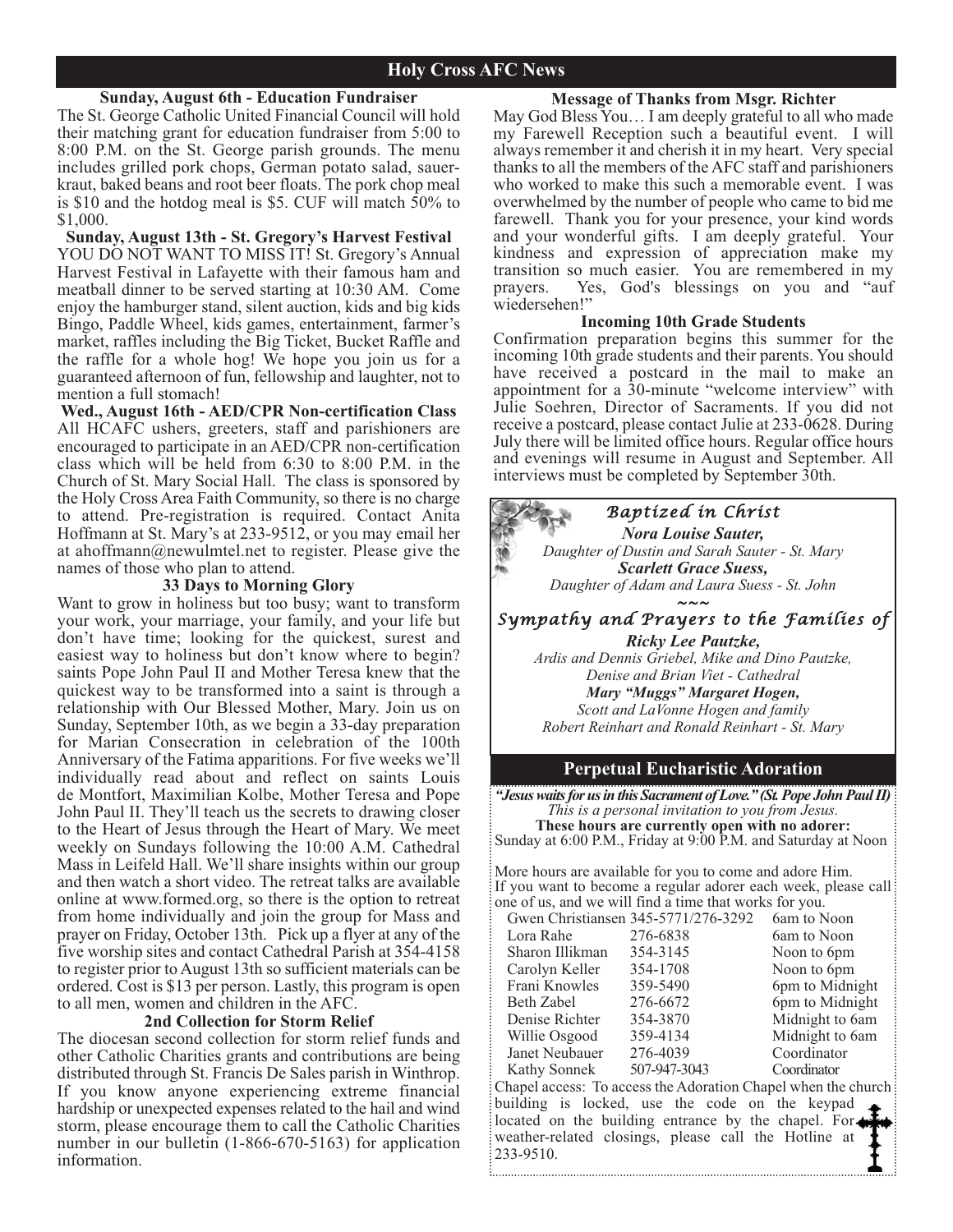#### **Cathedral of the Holy Trinity**

#### **LITURGICAL MINISTRIES FOR AUGUST 5TH AND 6TH**

| $5:00$ P.M. | William and Kate Boston and Sophie Albachten                | Corrine Dittrich | Please refer to th |
|-------------|-------------------------------------------------------------|------------------|--------------------|
|             | <b>8:00 A.M.</b> Isaac Roufs, Charlie Macho and Eva Bentler | Lisa Fleck       | holycrossafc.or    |
| 10:00 A.M.  | Michael Sloot, Macarius Amoah and Josh Kretsch              | Lois Sveine      | or                 |
| 6:30 P.M.   | Ethan Kirchberg, Jacob and Brendan DeVries                  | Denise Leinig    | copies in Wor      |

**SERVERS LECTORS EXTRAORD. MINISTERS 5:00 Please refer to the following:**<br>
Lisa Fleck **Please refer to the following:**<br>  $\frac{1}{2}$ holycrossafc.org/ministries

**6:30 Penise Leinig Copies in Work Sacristy** 

**VOTIVE LIGHTS FOR WEEK OF JULY 30TH:** Delbert Fischer Sr.; Lonita Kral; Craig Richter; Victor Kral; Bernie & Grace Lindmeier; Danny Hegler, Robert & Hildegard Roesch; Greg Hoffmann, Art & Val Simmet, Robert & Anna Simmet, Joe & Anna Soukup; Steve Reinhart; Int. Caleb Tyner & Keith Richter; My Children; Don Weise & Mary Weise Weirauch; RS Family; Stan & Hazel Schneider; Erwin & Elaine Hillesheim; Pfeiffer, Bonnell & Burdorf; JMF & family; Edwin Sehr; Good Health for MS & DS; Gervase & Arline Krambeer; Cornelius Zitzmann; Edwin & Eleanor Mertz; Ray & Dorothy Manderfeld, T.W. & Clara Manderfeld, Joseph & Margaret Zenk; Souls in Purgatory; Paul Griebel; Wally Neumann; Sp. Int. L-K; Clem Hoffman; Bill Goebel; Helget Family; Roman, Doris & Butch Glaser; Marie & Joe Landsteiner & Steve Fleck; Jerry Wendinger; Geri Roesch; Robert LeGare, Tom & Louise Cooling; Anton & Minnie Hacker; Norbert Ubl; Richard Guggisberg; Clarence, Henry & Michael Polzin; Successful Operation; Janelle Knight; Granddaughter; Leonard & Alice Portner; Better Position; Rudy-all his intentions and JoAnn

#### **Church of St. Mary**

| <b>LITURGICAL MINISTRIES FOR AUGUST 5TH AND 6TH</b> |                                                |                  |                                |                    |             |
|-----------------------------------------------------|------------------------------------------------|------------------|--------------------------------|--------------------|-------------|
|                                                     | <b>SERVERS</b>                                 | <b>SACRISTAN</b> | <b>LECTOR</b>                  | ACCOMPANIST CANTOR |             |
|                                                     | <b>5:30 P.M.</b> Claire Olson and Chloe Geiger | Jean Nielsen     | Jacob Gangelhoff Donna Donahue |                    | Scott Hogen |
|                                                     | 9:00 A.M. Sam Schotzko and Ashley Schaefer     | Laura Dittrich   | Andie Gieseke                  | Marijo Sweeney     | Kelsey Koch |

**Sunday, August 6th -** Please join us in the Social Hall for Donut Sunday following the 9:00 A.M. Mass. **Wednesday, August 9th -** Big Ticket Committee Meeting at 7:00 P.M. in the Social Hall

#### **FALL FESTIVAL 2017**:

We welcome our new members to contact the Parish Office for information on all of the happenings of the Fall Festival. There are numerous ways you can help and many areas that would love to have you contribute your time and energy for just a part or for all of the festivities. This is a great way to get to know other members of St. Mary's and to be a part of a great event. Feel free to contact the office at 233-9500 or stmarys@newulmtel.net for us to better aquaint you with our annual festival.

Our Fall Festival is Sunday, September 24th. Planning is underway for a great festival. Our meeting this week surfaced some new ideas to add to the fun throughout the day. If you are interested in learning more about the festival, if you want to contribute ideas, please mark your calendars to attend the next meeting on Tuesday, August 22nd, at 7:00 P.M. in the Social Hall. Everyone is invited! Chairpersons are especially encouraged to attend.

| <b>Church of St. George</b> |  |  |  |
|-----------------------------|--|--|--|
|-----------------------------|--|--|--|

| <b>LITURGICAL MINISTRIES FOR AUGUST 6TH</b> |                                                                  |                                  |                       |
|---------------------------------------------|------------------------------------------------------------------|----------------------------------|-----------------------|
| <b>SERVERS:</b>                             | Michelle Gruber, Mikayla Lagerwall & Austin Nobush GIFT BEARERS: |                                  | Joe & Natalie Bastian |
| <b>LECTORS:</b>                             | Frank Bianchi and Alma Forst                                     | <b>USHERS:</b>                   | Bryan and Glenn Forst |
| <b>COUNTERS:</b>                            | Craig Beranek and David Wendinger                                | <b>MUSICIAN:</b>                 | Children's Choir      |
| <b>EXTRA. MIN.:</b>                         | Ann Franta, Terese Gruber and Denny Lux                          | <b>ROSARY LEADER: Mary Mills</b> |                       |

**CHURCH CLEANING** - Remember: The \*person calls the others to remind them. August 5, 2017 at 8:30 A.M. \*Cindy Wendinger, Carmen Walser, Marilyn Walser, Angie Wendinger and Karen Wendinger

**Harvest Festival Update:** Food donation sign up will be August 6th, 13th, and 20th in the Parish Center after church. Chairpersons are asked to please pick up their folders in the Parish Center after church on Sunday, August 6th. Each family is asked to please donate \$5 for angel food cakes. We also need donations for adult and children's raffles, groceries, as well as prizes and cash donations for children's games. Checks can be made out to St. George. If you have any questions, please contact Kristin Hillesheim at 276-2742, James Hillesheim at 276-0184, Matt Wendinger at 766-3224, Leigh Wendinger at 340-3624 or Katie Johnson at 276-9629. Thank you!

**To date we have received \$18,069.72 towards the 2016 parish projec**t, which is the repairing/replacing of the outside steps leading to the sacristy. This includes money from individual donors, as well as Diocesan Ministry Payouts and the proceeds from this year's Spring Fever production. Thank you! If you would like to still contribute, please use the envelopes found on the tables in the back of the church, or be sure to indicate on your own envelope that it is for the parish project - sacristy steps.